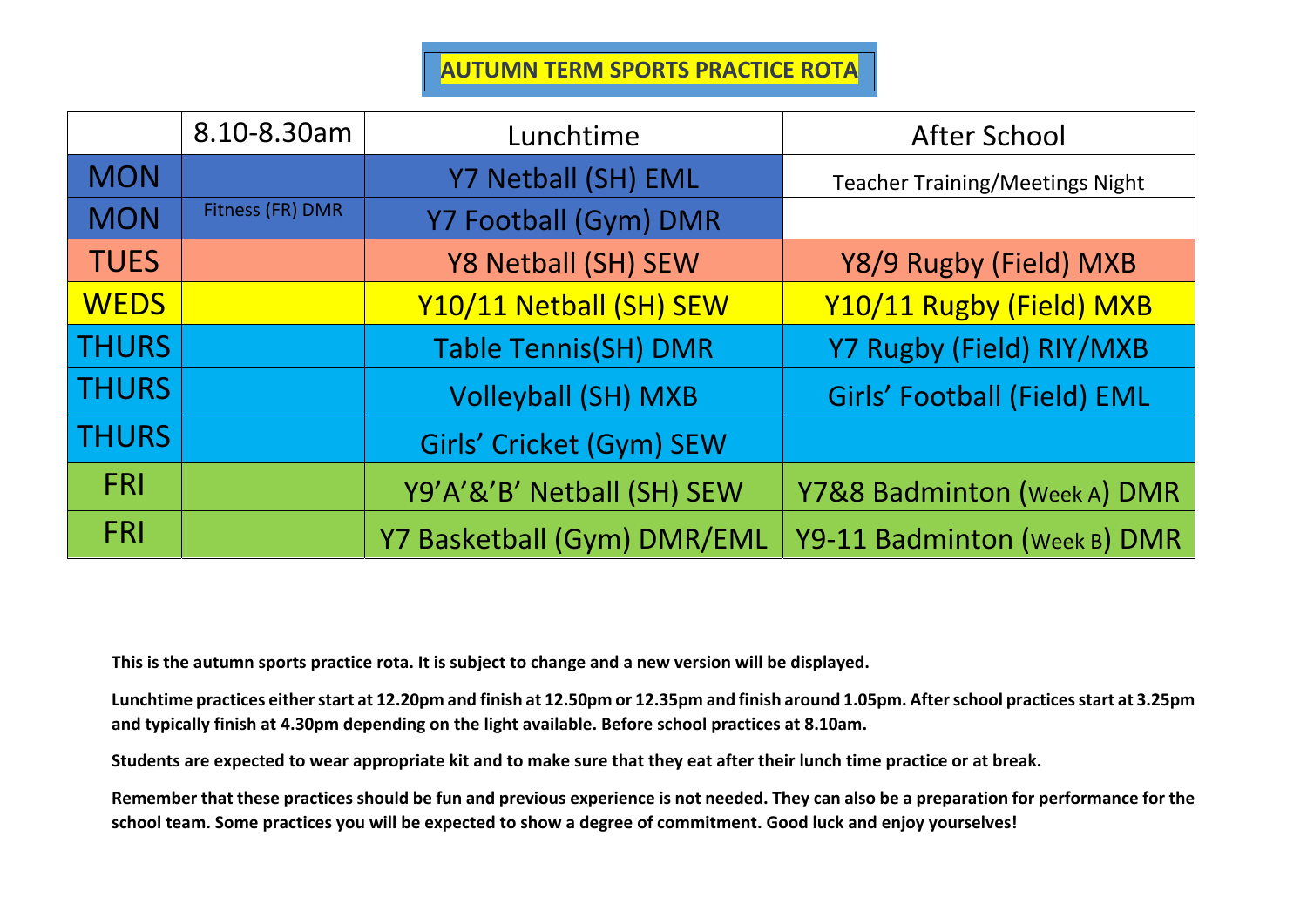## **AUTUMN TERM SPORTS PRACTICE ROTA**

**This is autumn sports practice rota. It is subject to change and a new version will be displayed.** 

**Lunchtime practices start at 12.20pm and finish around 12.50pm. After school practices start at 3.25pm and typically finish at 4.30pm depending on the light available.** 

**Students are expected to wear appropriate kit and to make sure that they eat after their lunch time practice or at break.** 

**Remember that these practices should be fun and previous experience is not needed. They can also be a preparation for performance**  for the school team. Some practices you will be expected to show a degree of commitment. Good luck and enjoy yourselves!

**This is the autumn sports practice rota. It is subject to change and a new version will be displayed.** 

**Lunchtime practices either start at 12.20pm and finish at 12.50pm or 12.35pm and finish around 1.05pm. After school practices start at 3.25pm and typically finish at 4.30pm depending on the light available. Before school practices at 8.10am.** 

**Students are expected to wear appropriate kit and to make sure that they eat after their lunch time practice or at break.** 

**Remember that these practices should be fun and previous experience is not needed. They can also be a preparation for performance for the school team. Some practices you will be expected to show a degree of commitment. Good luck and enjoy yourselves!**